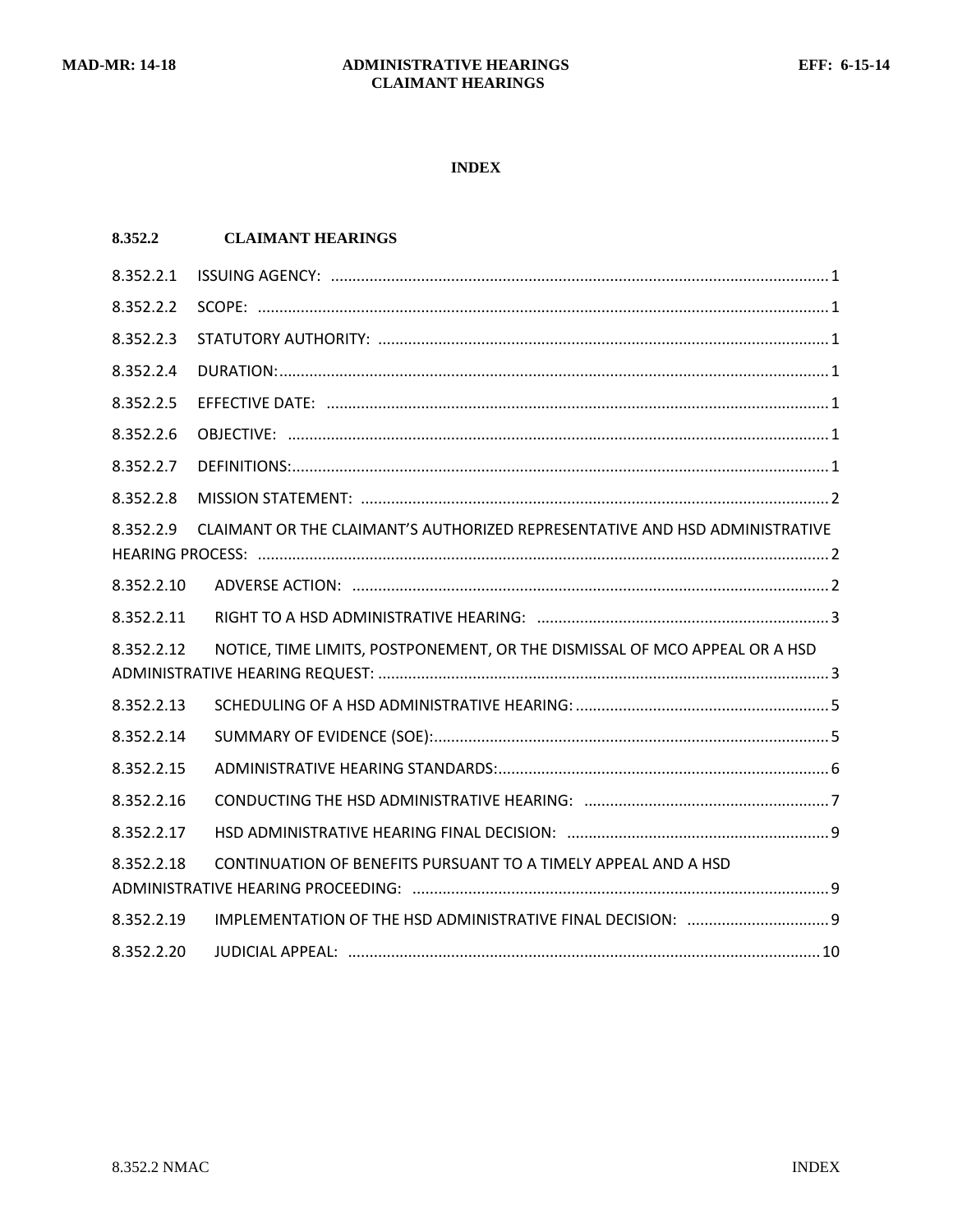**This page intentionally left blank.**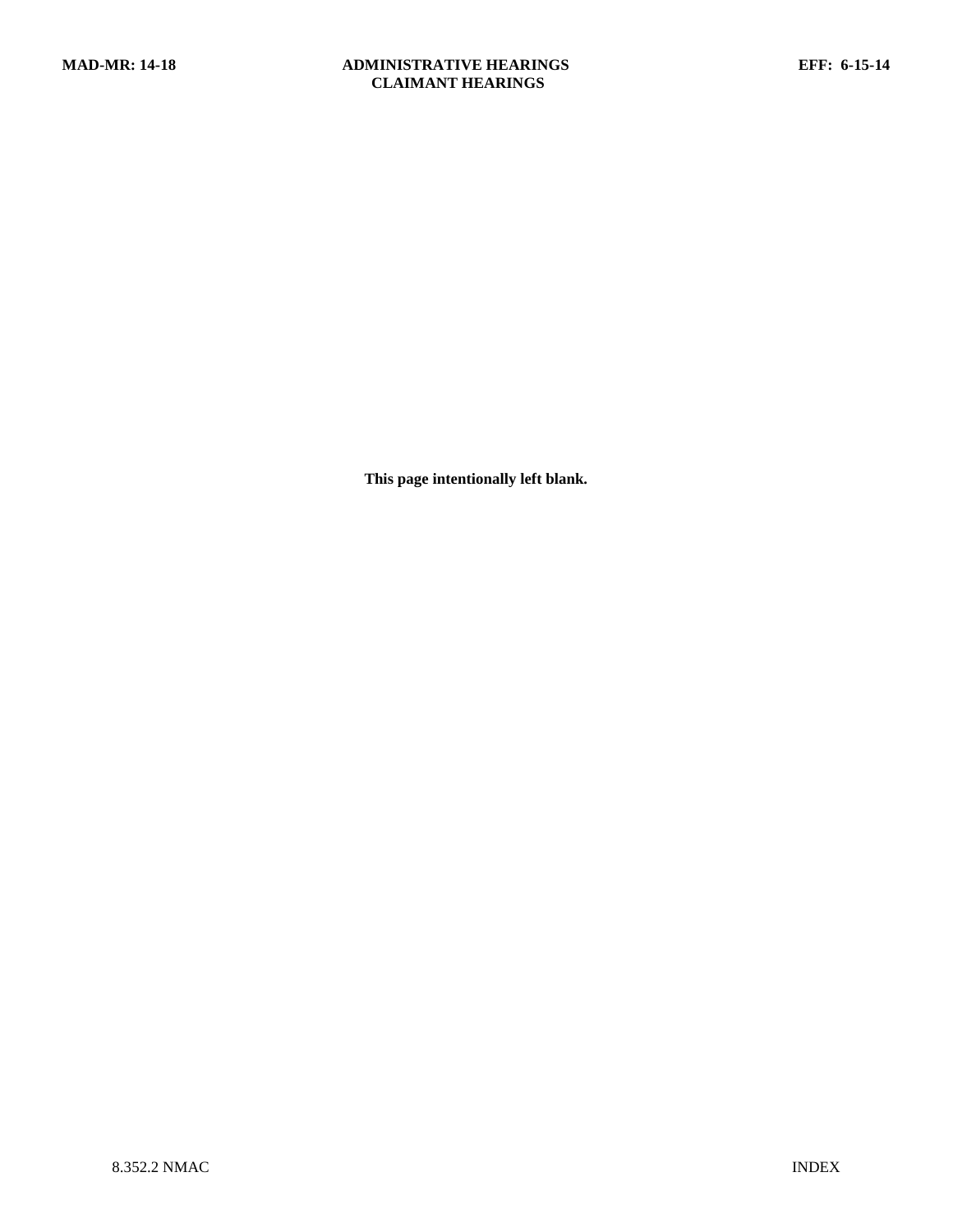## **TITLE 8 SOCIAL SERVICES CHAPTER 352 ADMINISTRATIVE HEARINGS PART 2 CLAIMANT HEARINGS**

<span id="page-2-0"></span>**8.352.2.1 ISSUING AGENCY:** New Mexico Human Services Department (HSD). [8.352.2.1 NMAC - Rp, 8.352.2.1 NMAC, 6-15-14]

<span id="page-2-1"></span>**8.352.2.2 SCOPE:** The rule applies to the general public. [8.352.2.2 NMAC - Rp, 8.352.2.2 NMAC, 6-15-14]

<span id="page-2-2"></span>**8.352.2.3 STATUTORY AUTHORITY:** The New Mexico medicaid program and other health care programs are administered pursuant to regulations promulgated by the federal department of health and human services under Title XIX of the Social Security Act as amended or by state statute. See Section 27-1-12 et seq NMSA 1978.

[8.352.2.3 NMAC - Rp, 8.352.2.3 NMAC, 6-15-14]

<span id="page-2-3"></span>**8.352.2.4 DURATION:** Permanent.

[8.352.2.4 NMAC - Rp, 8.352.2.4 NMAC, 6-15-14]

<span id="page-2-4"></span>**8.352.2.5 EFFECTIVE DATE:** June 15, 2014, unless a later date is cited at the end of a section. [8.352.2.5 NMAC - Rp, 8.352.2.5 NMAC, 6-15-14]

<span id="page-2-5"></span>**8.352.2.6 OBJECTIVE:** The objective of this rule is to provide instruction for the service portion of the New Mexico medical assistance programs. [8.352.2.6 NMAC - Rp, 8.352.2.6 NMAC, 6-15-14]

## <span id="page-2-6"></span>**8.352.2.7 DEFINITIONS:**

A. "Administrative law judge (ALJ)" means the hearing officer appointed by the HSD fair hearings bureau (FHB) to oversee the claimant's administrative hearing process, to produce and evidentiary record and render a recommendation to the medical assistance division director.

B. "Appeal" means the process open to a managed care organization's member when his or her managed care organization (MCO) has taken, or intends to take, an adverse action related to the member's benefits or services.

C. "Authorized representative" means the individual designated to represent and act on the claimant's behalf during the appeal process. The claimant or authorized representative must provide formal documentation authorizing the named individual or individuals to access the identified case information for a specified purpose and time frame. An authorized representative may be an attorney representing a person or household, a person acting under the authority of a valid power of attorney, a guardian, or any other individual or individuals designated in writing by the claimant.

D. "Claimant" means the individual, or in case of eligibility determinations, the household, requesting a HSD administrative hearing that is claiming to be affected by an adverse action or actions taken or intended to be taken by MAD, its UR contractor or a MCO.

E. "HSD administrative hearing" or "fair hearing" means an informal evidentiary hearing that is conducted by the FHB so that evidence may be presented as it relates to an adverse action taken, or intended to be taken, by MAD, its UR contractor, or the MCO; see Section 10 of this rule for definitions of an adverse action.

F. "MAD" means the medical assistance division, which administers medicaid and other medical assistance programs under HSD.

G. "MAP" means the medical assistance programs administered by MAD.

H. "MCO" means a member's HSD contracted managed care organization.

I. "MCO appeal decision" means the MCO's final decision regarding a member's appealed adverse action it intends to take or has taken against its member.

J. "Member" means a MAP eligible recipient enrolled in a HSD contracted MCO.

K. "Notice of action" means the notice issued by MAD or its UR contractor or a MCO. Adverse actions include:

 (1) the intent of MAD or its UR contractor or the MCO to take an adverse action against an individual in the form of a termination, suspension, change or reduction, of an existing service including level of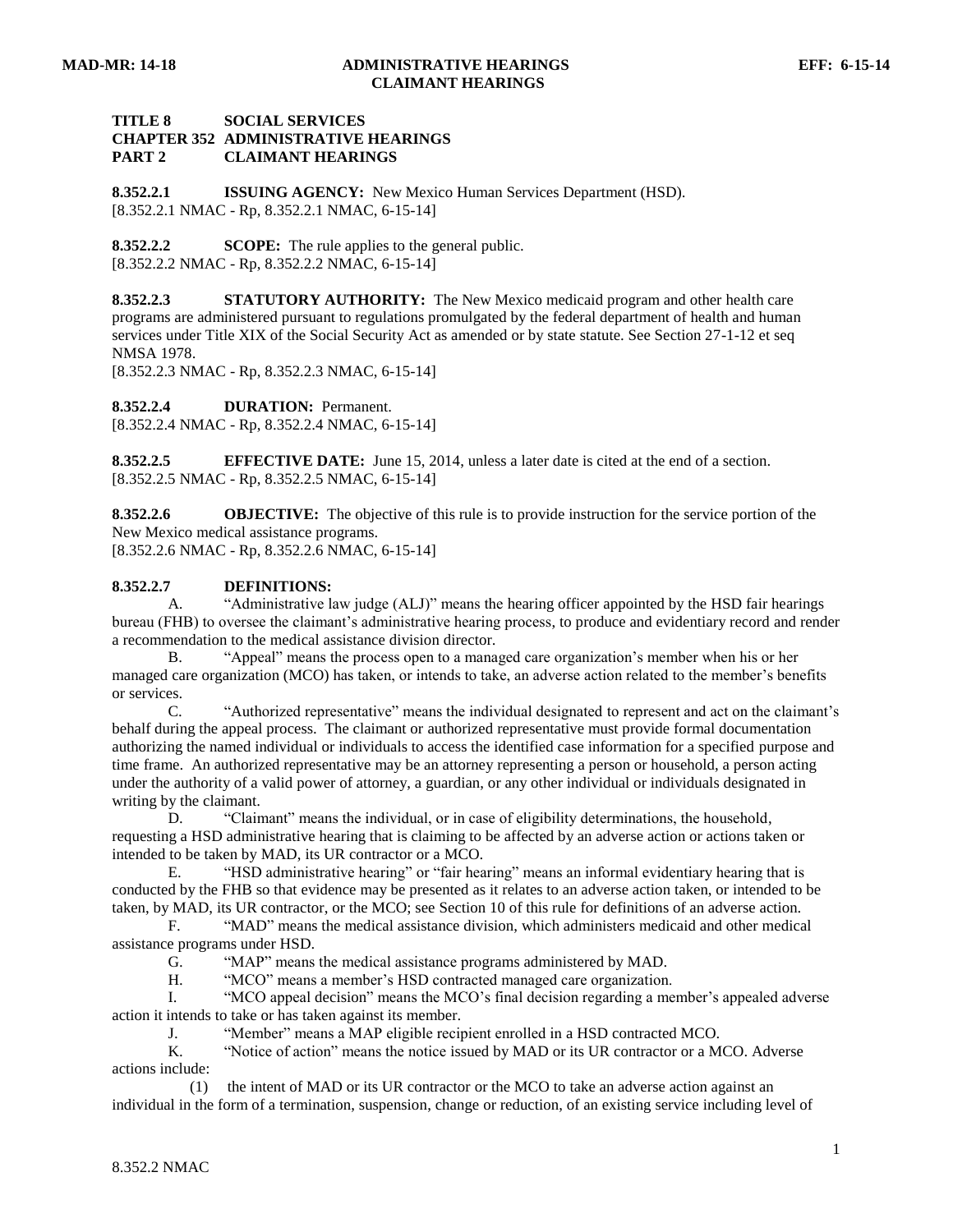care (LOC) or the transfer or discharge of a nursing facility (NF) resident. If the notice of action is for one of the listed adverse actions, MAD or its UR contractor or the MCO must send the notice of action 10 calendar days prior to the date of the intended adverse action; or

 (2) an adverse determination made with regard to preadmission or annual resident review (PASRR) requirements; or

 (3) the denial or reduction, or a limited authorization of a service including the type or level of care of a request for a new service or item.

L. "Parties to the hearing" are MAD and as appropriate, its designees, the individual's MCO or the MAD UR contractor, and the claimant or authorized representative.

M. "UR contractor" is a MAD contractor responsible for physical and behavioral health level of care (LOC) reviews, medical necessity reviews, and other determinations as directed by MAD when a MAP eligible recipient is enrolled in a medicaid fee-for-service plan.

[8.352.2.7 NMAC - Rp, 8.352.2.7 NMAC, 6-15-14]

<span id="page-3-0"></span>**8.352.2.8 MISSION STATEMENT:** To reduce the impact of poverty on people living in New Mexico by providing support services that help families break the cycle of dependency on public assistance. [8.352.2.8 NMAC - Rp, 8.352.2.8 NMAC, 6-15-14]

<span id="page-3-1"></span>**8.352.2.9 CLAIMANT OR THE CLAIMANT'S AUTHORIZED REPRESENTATIVE AND HSD ADMINISTRATIVE HEARING PROCESS:** MAD has established a process to determine if an individual is eligible to request a HSD administrative hearing. MAD has also established a process for an individual or the individual's authorized representative to request a HSD administrative hearing when an adverse action is intended or has been taken by MAD, its UR contractor or the MCO against the individual; see Section 10 of this rule.

A. Eligible claimant:

 (1) When an adverse eligibility determination is made by HSD against a MAP applicant, he or she may file as a claimant to request a HSD administrative hearing. See 8.100.970 NMAC for the rules governing a HSD administrative hearing for a MAP adverse eligibility determination.

 (2) When an adverse action is taken or intended to be taken against a MAP eligible recipient by MAD or its UR contractor, the MAP eligible recipient may file as a claimant to request a HSD administrative hearing.

 (3) When an adverse action is taken or intended to be taken against a member by his or her MCO, and the member has exhausted his or her MCO's appeal process, he or she may file as a claimant to request a HSD administrative hearing.

B. A claimant or the claimant's authorized representative may have legal counsel assist him or her during the MCO appeal and HSD administrative hearing process. If a claimant or the claimant's authorized representative, MAD, its UR contractor or the MCO retains legal counsel, that legal counsel must submit an entry of appearance to the assigned ALJ and the ALJ will forward this information to the MAD administrative hearings unit (MAD AHU).

[8.352.2.9 NMAC - Rp, 8.352.2.9 NMAC, 6-15-14]

<span id="page-3-2"></span>**8.352.2.10 ADVERSE ACTION:** The following constitute an adverse action for which an individual may request a MCO appeal and a HSD administrative hearing.

A. The denial or reduction by MAD, its UR contractor, or a MCO of an authorized service or item, including level of care (with the exception of a MCO value-added service).

B. When a notice of action against a member is not from his or her MCO, but instead is from an entity MAD has authorized to make utilization of service determinations, the member may request a HSD administrative hearing rather than request a MCO appeal.

C. The denial in whole or in part of an individual's provider claim by MAD, its UR contractor, or the MCO which results in the individual becoming liable for payment of all or part of the claim when the denial is based on medical necessity.

D. The failure of MAD, its UR contractor or the MCO to approve a service or item in a timely manner.

E. The failure of the MCO to act on an appeal within the time-frames specified in 42 CFR Section 438.408(b).

F. The MCO's final decision to deny a member a MCO expedited appeal hearing. The HSD administrative hearing will only address the member's request for a MCO expedited appeal hearing.

G. The denial of an individual's application for MAP enrollment.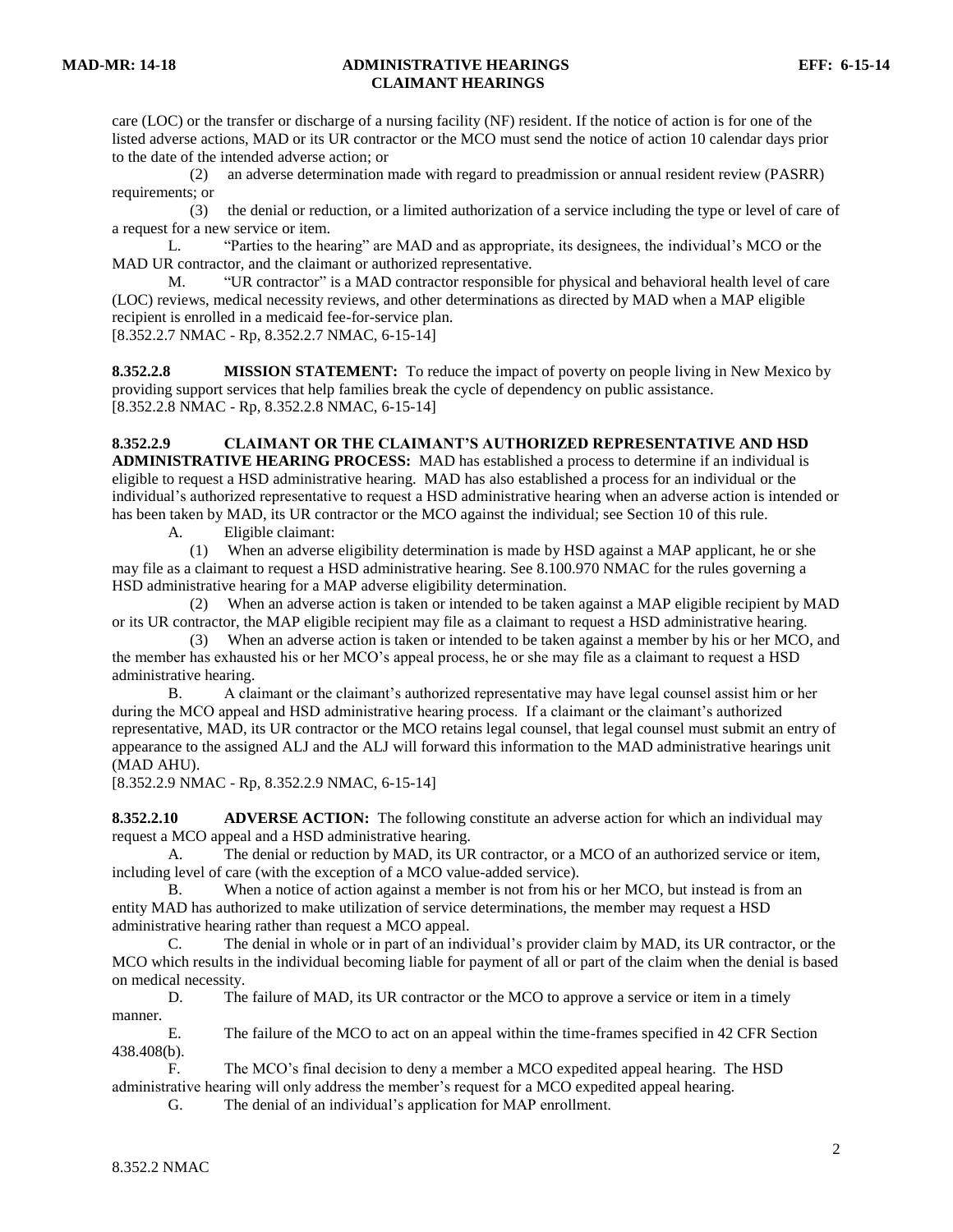H. A determination that an individual is to be transferred or discharged.

I. The belief of an individual or the individual's authorized representative that the MAD UR contractor or the MCO's preadmission, change in condition, or annual resident review (PASRR) requirements determination is erroneous. When a claimant requests a HSD administrative hearing due to an adverse PASRR determination, the parties to the hearing will comply with 8.354.2 NMAC in place of this rule. [8.352.2.10 NMAC - Rp, 8.352.2.10 NMAC, 6-15-14]

<span id="page-4-0"></span>**8.352.2.11 RIGHT TO A HSD ADMINISTRATIVE HEARING:** MAD must grant an individual or his or her authorized representative the opportunity for a HSD administrative hearing under specific circumstances pursuant to 42 CFR Section 431.220(a) and 27-3-3 NMSA 1978. A HSD administrative hearing occurs telephonically between the parties to the hearing and the assigned ALJ.

A. An individual or the individual's authorized representative may request a HSD administrative hearing based on his or her belief that MAD or its UR contractor intends to take, or has taken, an adverse action.

B. A member shall have the right to request a HSD administrative hearing after he or she has exhausted the MCO's appeal process and:

(1) the member does not agree with the MCO's final decision;

 (2) the member requests an HSD administrative hearing within 30 calendar days of the date of the MCO's final decision; and

 (3) the basis for the member's request for an HSD administrative hearing meets one of the definitions of an adverse action in Section 10 of this rule.

C. MAD, its UR contractor or the MCO will not be responsible for any fees or costs, incurred by the individual or his or her authorized representative as a result of a MCO appeal or a HSD administrative hearing, or if he or she files an appeal of the HSD administrative hearing final decision to a New Mexico district court. [8.352.2.11 NMAC - Rp, 8.352.2.11 NMAC, 6-15-14]

# <span id="page-4-1"></span>**8.352.2.12 NOTICE, TIME LIMITS, POSTPONEMENT, OR THE DISMISSAL OF MCO APPEAL OR A HSD ADMINISTRATIVE HEARING REQUEST:**

A. **Notice:**

 (1) MAD or its UR contractor shall issue a "notice of action" to an individual when it intends to take an adverse action against an individual. When the notice of action relates to a reduction or termination of a service, LOC, or another benefit the individual already receives, the notice of action shall be sent not less than 10 calendar days prior to the date of MAD's or its UR contractor's intended adverse action.

(2) The MCO appeal process is governed by and set forth in detail in 8.308.15 NMAC.

B. **Exceptions to a notice of action:** Notwithstanding the notice requirement set forth in the preceding subsection, MAD, its UR contractor or the MCO may mail a notice of action to the individual or the individual's authorized representative or estate (in the event of an individual's death) no later than the actual date of the intended adverse action when:

(1) MAD, its UR contractor or the MCO has confirmed the death of the individual;

 (2) MAD, its UR contractor or the MCO has received a clear written statement signed by the individual or the individual's authorized representative that all or a portion of an authorized service is no longer wanted;

 (3) the individual or the individual's authorized representative provides information to MAD, its UR contractor or the MCO that indicates his or her understanding that such information may require MAD, its UR contractor or the MCO to take the adverse action;

 (4) MAD, its UR contractor or the MCO learns the individual is residing in an institution, which renders the individual ineligible for MAP enrollment and MAD services;

 (5) MAD, its UR contractor or the MCO cannot determine the physical location of either the individual, or if designated, his or her authorized representative;

 (6) MAD, its UR contractor or the MCO has established that the individual has been accepted for medicaid services outside of the state; or

(7) the primary care provider for the individual has prescribed a change in his or her LOC.

C. **Time limits:** An individual or his or her authorized representative must adhere to the time limits for requesting both a continuation of a benefit and a HSD administrative hearing.

 (1) Requesting a HSD administrative hearing: an individual who is not enrolled in a MCO has 90 calendar days from the date of the "notice of action" to request a HSD administrative hearing. To be considered timely, the request must be received by FHB, the individual's local income support division (ISD) office or by the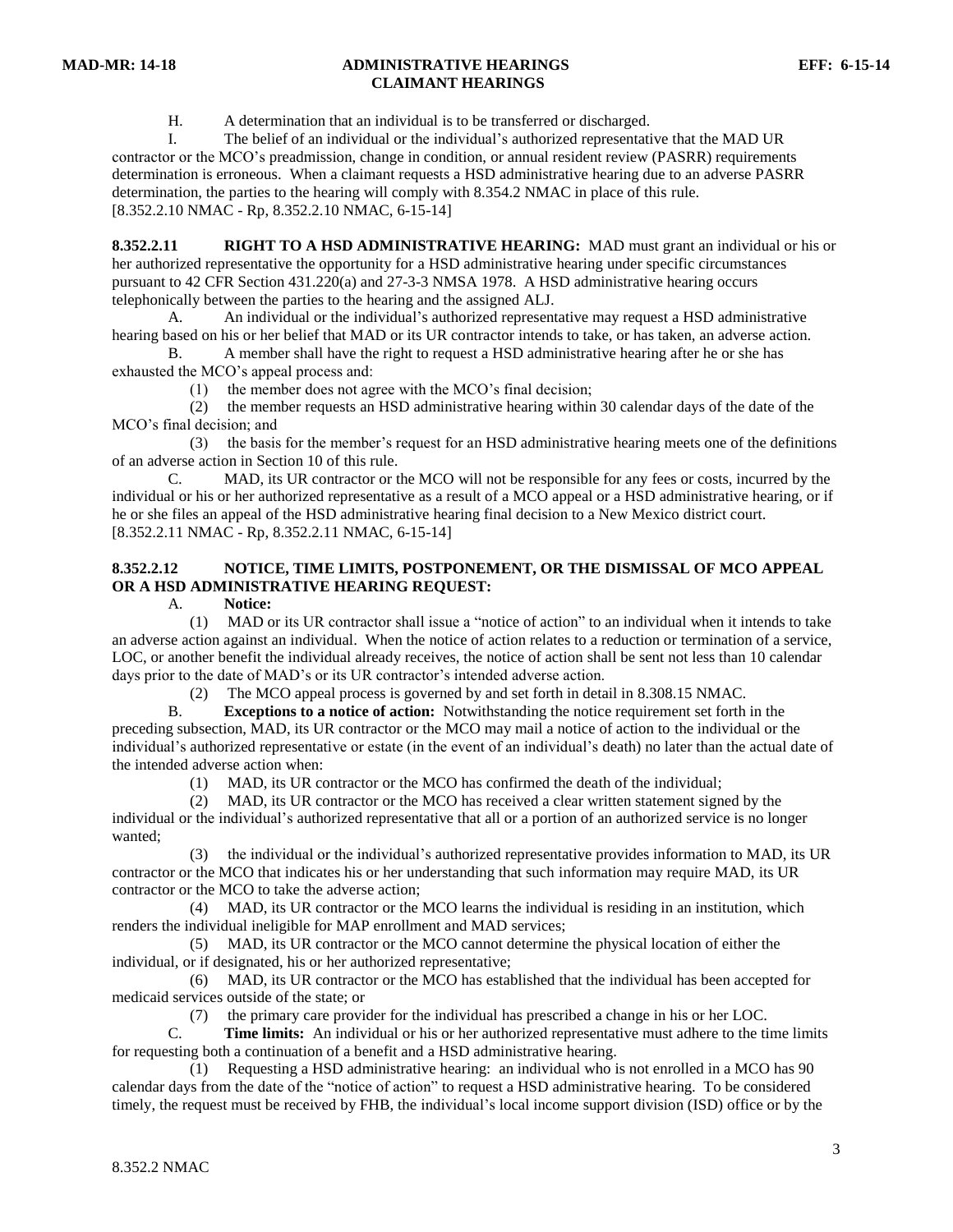MAD director's office no later than the close of business on the 90th calendar day immediately following the date of the notice of action. If the request for a HSD administrative hearing is mailed by the individual, the request must be postmarked by the 90th calendar day from the date of the notice of action. For a member of a MCO, see 8.308.15 NMAC for detailed description of the MCO appeal process.

(2) Continuation of a benefit:

 (a) An individual who is not a member of a MCO, may request that the benefit that is the subject of an adverse action continue while his or her HSD administrative hearing proceeds. A request for a continuation of the benefit shall be accorded to any claimant who requests the continuation within 10 calendar days of the mailing of the notice of action by MAD or its UR contractor. The continuation of a benefit is only available to an individual that is currently receiving the appealed benefit and will be the same as the individual's current allocation, budget or LOC. MAD or its UR contractor must provide information in its notice of action of an individual's rights and limitations to continue a benefit during his or her HSD administrative hearing process and of the responsibility to repay MAD for the continued benefit if the HSD administrative hearing final decision is against the individual.

 (b) A member of a MCO must follow his or her MCO appeal process. The member may request the benefit that is the subject of an adverse action continue while his or her MCO appeal process proceeds. A request for a continuation of a benefit shall be accorded to any member who requests the continuation within 10 calendar days of his or her MCO's mailing of the notice of action. The continuation of a benefit is only available to a member that is currently receiving the appealed benefit. The continuation of the benefit will be the same as the member's current allocation, budget or LOC. The MCO must provide information in its notice of action of a member's rights and limitations to continue a benefit during his or her MCO appeal process and of the responsibility to repay the MCO for the continued benefit if the MCO final appeal decision is against a member and, if the member requests a HSD administrative hearing, its final decision is also against the member as a claimant. The MCO appeal process is outlined in 8.308.15 NMAC.

 (3) For a member who is enrolled in a MCO and who is dissatisfied with the MCO's final appeal process, the time limit to request a HSD administrative hearing is 30 calendar days following the MCO's final decision of his or her appeal.

 (a) Upon requesting a HSD administrative hearing within this time limit, the member is referred to as the claimant and is governed by the remaining sections of this rule.

 (b) If the member had a continuation of his or her benefit during the MCO appeal process, the claimant automatically maintains his or her continuation of the benefit throughout the remaining HSD administrative hearing process. If the claimant or the claimant's authorized representative opts to discontinue his or her benefit during the HSD administrative hearing process, the claimant or the claimant's authorized representative must contact the MCO to end services.

 (4) The HSD administrative hearing is concluded within 90 calendar days from the date the claimant or the claimant's authorized representative requests a HSD administrative hearing unless the claimant or the claimant's authorized representative agrees to extend the HSD administrative hearing time frame in order to facilitate the process.

D. **Dismissal of a hearings request:** HSD authorizes FHB to issue a dismissal of a claimant or member's request for a HSD administrative hearing when:

 (1) the request is not received within the time periods specified in the rules and notice of action, or if the claimant is a MCO member and the member has not followed or exhausted the appeal process available under the MCO;

 (2) the request is withdrawn or cancelled in writing by the individual or the individual's authorized representative;

 (3) the sole issue presented concerns a federal or state statue, regulation or rule requiring an adjustment of benefits for all or certain classes of individuals, including, but not limited to, a termination, modification, reduction, or suspension of a service;

 (4) the same issue involving the individual has already been subject to a final decision by the MAD director following a HSD administrative hearing;

 (5) the sole issue presented is regarding a New Mexico administrative code (NMAC) rule rather than the application of the rule to the claimant or the member; or

 (6) the claimant, the member, or the authorized representative fails to appear telephonically or in person at a scheduled hearing without good cause at which time a HSD administrative hearing may be considered abandoned and therefore dismissed. However, if the claimant or the claimant's authorized representative presents to the ALJ good cause for failure to appear within 10 calendar days after the date of the scheduled HSD administrative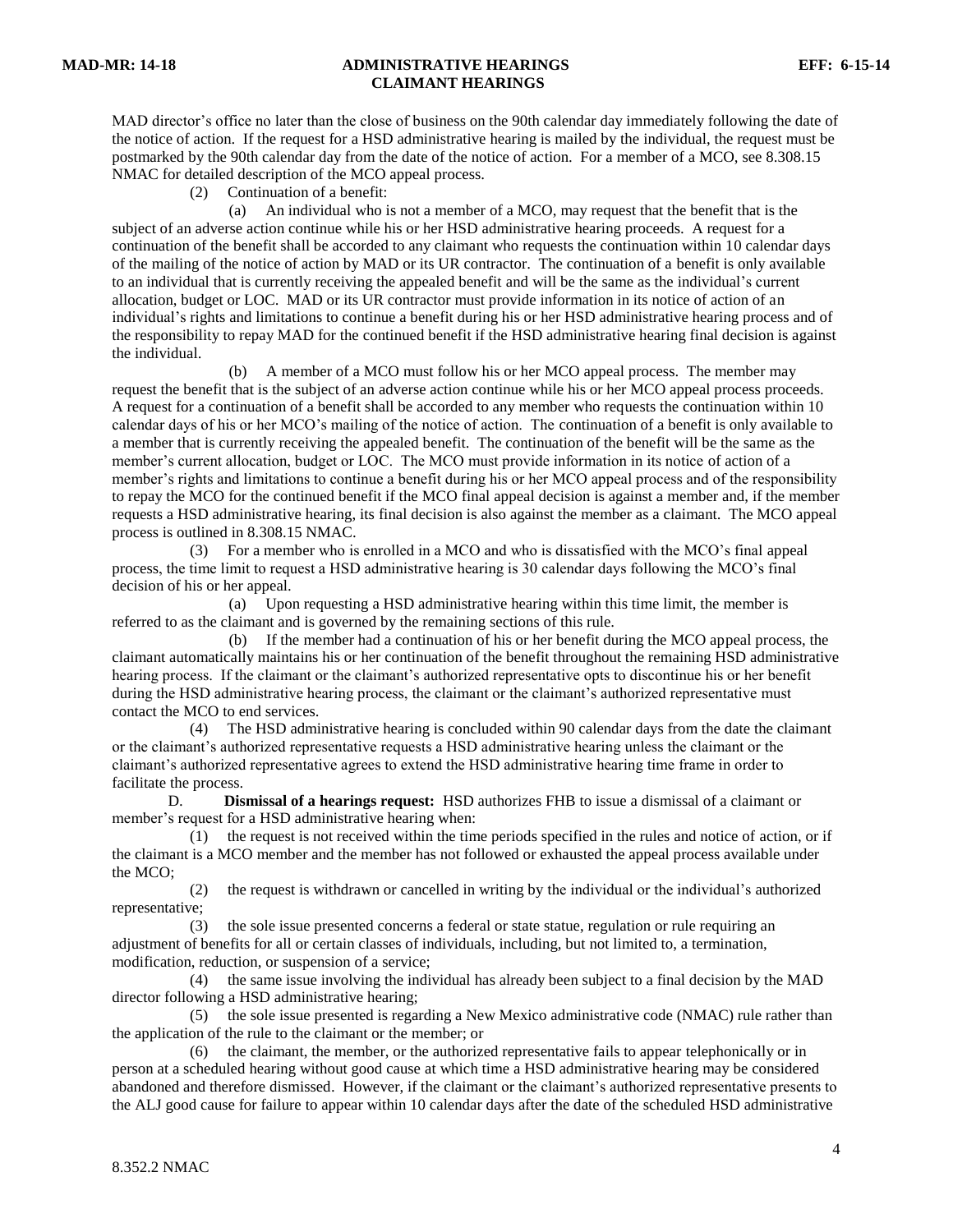hearing, the HSD administrative hearing may be rescheduled. Good cause includes a death in the family, a disabling personal illness or another significant emergency or at the discretion of the ALJ, as appropriate, another exceptional circumstance. If the ALJ determines that the claimant or the claimant's authorized representative has shown good cause, the HSD administrative hearing will be rescheduled.

 (7) When an ALJ dismisses a claimant's request for a HSD administrative hearing, that decision becomes HSD's administrative hearing final decision. A claimant may elect to then file a state district court judicial appeal.

[8.352.2.12 NMAC - Rp, 8.352.2.13 NMAC, 6-15-14]

# <span id="page-6-0"></span>**8.352.2.13 SCHEDULING OF A HSD ADMINISTRATIVE HEARING:**

A. **Scheduling:** The ALJ will assign a date for a HSD administrative hearing that affords the MAD director the opportunity to render his or her HSD administrative hearing final decision within the 90 calendar day time limit. The claimant or the claimant's authorized representative must agree via a recorded message to the assigned ALJ or in writing to the assigned ALJ to extend the 90 calendar day time limit up to an additional 30 calendar days to provide the necessary time for the HSD administrative hearing to be conducted and a final decision rendered. The ALJ has the authority on a case-by-case basis to extent the 90-calendar day time limit to more than 30-calendar days when the claimant or the claimant's authorized representative requests such an extension in writing. If an accommodation is necessary for a disability, the claimant or the claimant's authorized representative must notify FHB at least 10 calendar days prior to the HSD administrative hearing.

B. **Rescheduling:** Any party to a HSD administrative hearing may request, and is entitled to receive, one postponement of a HSD administrative hearing, as long as it does not interfere with the HSD administrative hearing final decision time frames.

(1) A request for more than one postponement is at the ALJ's discretion on a case-by-case basis.

 (2) The claimant or the claimant's authorized representative must agree to allow the ALJ to extend the 90 calendar day time limit up to an additional 30 calendar days to provide the necessary time for the HSD administrative hearing to be conducted and a final decision rendered.

C. **Expedited HSD administrative hearing:** Any party may request an expedited HSD administrative hearing in cases involving a claimant's health, safety, or service availability issues. The request must be made in writing to the claimant's assigned ALJ. The request must state in detail the reasons why an expedited HSD administrative hearing is necessary. The granting of an expedited HSD administrative hearing is at the discretion of the ALJ.

D. **Group hearing:** An ALJ may respond to a series of individual claimant or the claimant's authorized representative requests for HSD administrative hearings by conducting a single group hearing. In all group hearings, the rules governing an individual HSD administrative hearing are followed. Each claimant or the claimant's authorized representative is permitted to present his or her own case. If a group hearing is arranged, any claimant or a claimant's authorized representative has the right to withdraw from the group hearing in favor of an individual HSD administrative hearing.

[8.352.2.13 NMAC - Rp, 8.352.2.15 NMAC, 6-15-14]

## <span id="page-6-1"></span>**8.352.2.14 SUMMARY OF EVIDENCE (SOE):**

## A. **Summary of evidence.**

 (1) At a HSD administrative hearing, MAD has the burden to prove through the preponderance of the evidence that an adverse action against a claimant is correct. A summary of evidence (SOE) provides information concerning the basis of MAD, its UR contractor or the MCO's adverse action. MAD may have its designee complete an SOE for final review by MAD; however, MAD is ultimately responsible for the submission of its SOE. An SOE is submitted by MAD to the ALJ and claimant or the claimant's authorized representative within specified timeframes.

 (2) A claimant or the claimant's authorized representative may submit an SOE to provide the ALJ with information to refute MAD's SOE. A claimant or the claimant's authorized representative is not required to provide a SOE, as the burden of proof falls on MAD.

(3) The MAD SOE shall, at a minimum, contain:

 (a) the claimant's name, and as applicable, his or her authorized representative's or legal counsel's telephone number and address, and the status of any previous or concurrent appeal through his or her MCO or MAD UR contractor;<br>(b) the ad

- the adverse action against the claimant;
- (c) the documentation supporting MAD, its UR contractor, or the MCO basis for the intended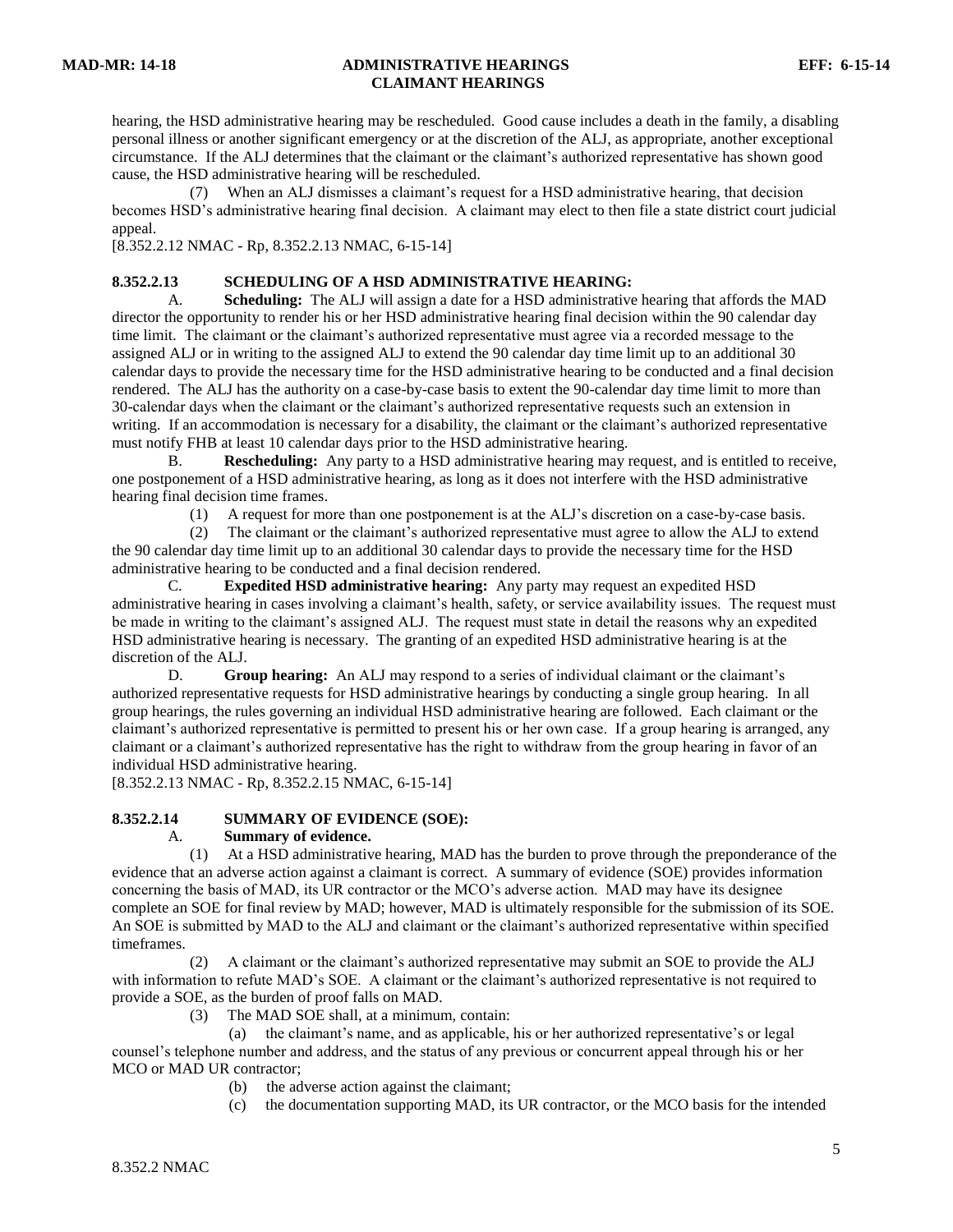or taken adverse action; and

 (d) any applicable federal or state statutes, regulations, rules or any combination of these; however, that a failure by MAD, the UR contractor or a MCO to submit an applicable statute, regulation or rule shall not constitute per se grounds for the ALJ to find that MAD, the UR contractor or the MCO failed to meet its burden of proof.

## B. **Timeframes.**

(1) The HSD administrative hearing.

 (a) MAD's SOE shall be delivered to the ALJ and the parties to the HSD administrative hearing at least 10 working days prior to the HSD administrative hearing.

 (b) MAD's SOE may be amended by MAD at any point prior to the HSD administrative hearing if the ALJ and the claimant or the claimant's authorized representative is delivered copies of the amended SOE at least two working days prior to the HSD administrative hearing. MAD is responsible for providing its UR contractor or MCO the amended SOE.

 (c) If the claimant or his or her authorized representative has an SOE that he or she wants entered into evidence for the HSD administrative hearing, he or she must provide the ALJ the SOE not less than three working days prior to the HSD administrative hearing. The ALJ will provide MAD AHU with a copy of the claimant's SOE within one working day of its receipt. The MAD AHU will provide a copy of the SOE to either its UR contractor or the MCO within one working day of its receipt.

 (d) If the claimant or the claimant's authorized representative has an amendment to his or her SOE, he or she shall follow the process in Subparagraph (c) of Paragraph (1) of Subsection B of this section.

 (2) The failure of MAD to provide its SOE in a timely manner may, at the ALJ's discretion result in its exclusion or a postponement of the HSD administrative hearing charged against MAD.

 (3) If the claimant or the claimant's authorized representative fails to provide the assigned ALJ a SOE or any amendments to the SOE within the specified timeframes, and the claimant or the claimant's authorized representative wishes to submit such documents for consideration at the HSD administrative hearing, the claimant or the claimant's authorized representative will utilize his or her one allowed postponement opportunity in which to submit the SOE or any amendments to the ALJ. The ALJ will follow the process in Subparagraph (b) of Paragraph (1) of Subsection B of this section for the disbursement of the amended SOE.

C. **Availability of information to the claimant or the claimant's representative:** MAD, its UR contractor or the MCO shall:

 (1) provide upon request to the claimant or his or her authorized representative, any document in its possession concerning its adverse action against the claimant that is not already in its SOE;

 (2) provide the claimant or the claimant's authorized representative the requested documents; such documents will be provided by MAD, its UR contractor or MCO to the claimant or the claimant's authorized representative in a timely manner and without charge.

D. No party to a HSD administrative hearing may present into evidence, as part of an amended SOE, any document or record that any other party of the hearing has not received at least two working days prior to the HSD administrative hearing. The ALJ will not take such information into consideration when reaching his or her recommendation.

[8.352.2.14 NMAC - Rp, 8.352.2.16 NMAC, 6-15-14]

## <span id="page-7-0"></span>**8.352.2.15 ADMINISTRATIVE HEARING STANDARDS:**

## A. **Administrative law judge.**

- (1) A HSD administrative hearing is conducted by an impartial official who:
	- (a) does not have any personal stake or involvement in the case; and

 (b) was not involved in the determination or the action which is being contested; if the ALJ had any involvement with the action in question, including giving advice or consultation on the points at issue, or is personally related in any relevant degree to the parties, the ALJ must disqualify his or herself as the assigned ALJ for that case.

(2) In conducting a HSD administrative hearing, the ALJ must:

 (a) explain how the HSD administrative hearing will be conducted to participants at the start of the hearing, before administering oaths;

(b) administer oaths and affirmations;

 (c) request, receive, and make part of the record all evidence that has been provided to each party within the required time-frames that the ALJ considers necessary to decide the issues raised;

(d) regulate the conduct and the course of the HSD administrative hearing to ensure an orderly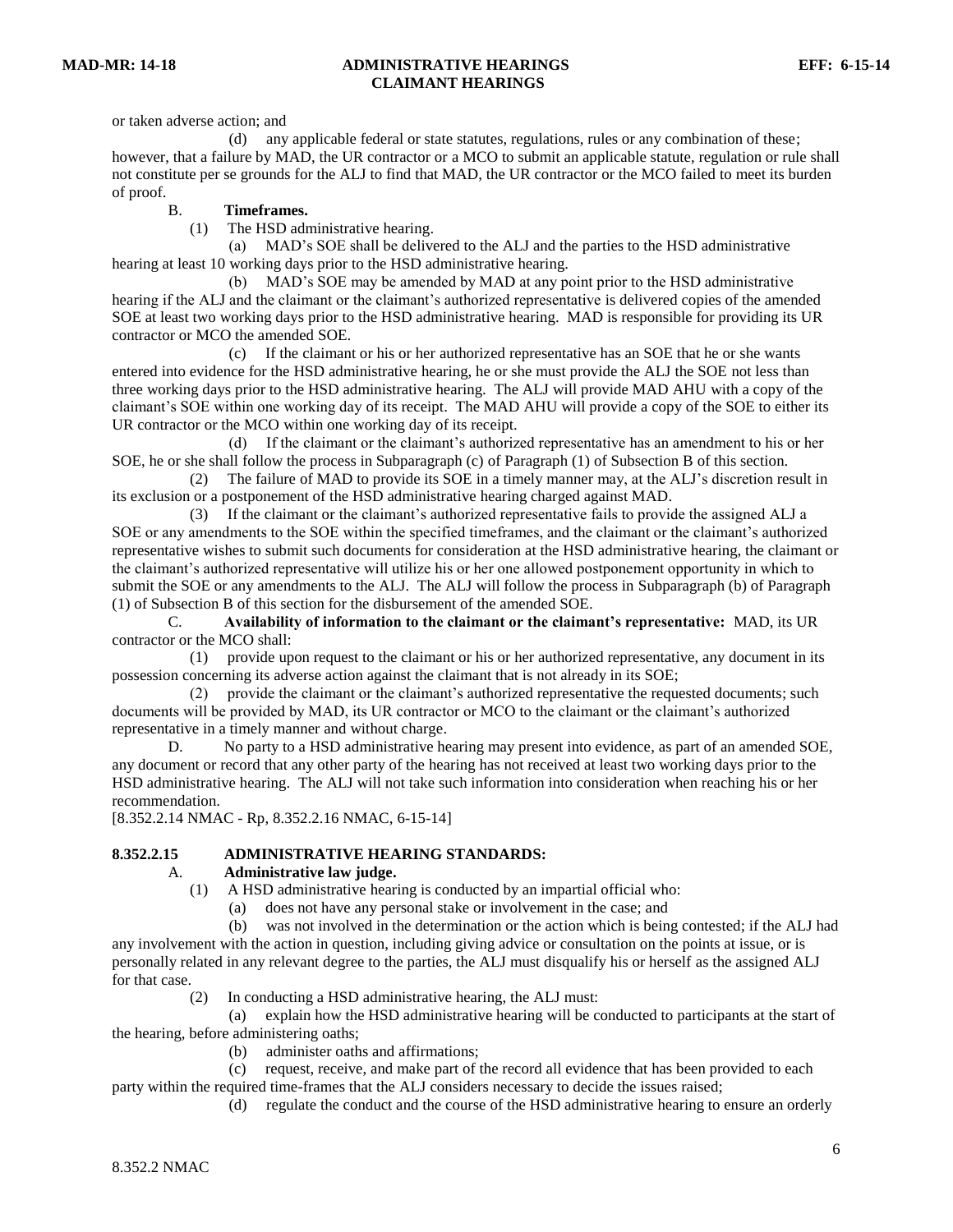HSD administrative hearing;

 (e) request, if appropriate, an independent physical or behavioral health assessment or a professional evaluation from a source mutually satisfactory to the parties at no cost to the claimant; and

 (f) produce the ALJ HSD administrative hearing report that includes findings of fact and recommendations for the MAD director's consideration.

 (3) Appointment of the ALJ: the ALJ is appointed by FHB upon receipt of the request for a HSD administrative hearing. The ALJ will be copied on all written communications between the parties to HSD administrative hearing to ensure all parties are free of undue influence and receive written notices and documents within the required time-frames.

B. **Record of the hearing:** A HSD administrative hearing is digitally recorded. The digital recording, findings of fact, SOEs and any amendments, pleadings, documents, NMAC rules, other relevant statutes or other exhibits admitted into evidence, as well as the ALJ's recommendations will be available to the parties for one calendar year following the HSD administrative hearing final decision. These items are referred to as the record of the HSD administrative hearing. Parties to the HSD administrative hearing may request one copy of the record without charge. Subsequent copies will be charged at a pre-determined rate set by HSD.

C. **Rights at an administrative hearing:** A claimant or the claimant's authorized representative will provide the assigned ALJ a signed release-of-information in order for a designated spokesperson to assist or represent the claimant or the claimant's authorized representative in presenting the claimant's case at a HSD administrative hearing. If the claimant or the claimant's authorized representative, MAD, its UR contractor or MCO have retained legal counsel, that legal counsel will submit a notice appearance to the assigned ALJ and the ALJ will forward this information to the MAD administrative hearings unit (MAD AHU). The parties are given an opportunity to:

- (1) call witnesses to present information relevant to the case;
- (2) submit evidence to establish all pertinent facts and circumstances in the case;
- (3) advance arguments without undue interference; and

 (4) question or contradict any testimony or evidence, including an opportunity to confront and crossexamine opposing witnesses.

D. **Evidence and procedure:** Formal rules of evidence and civil procedure do not apply to a HSD administrative hearing. A free, orderly exchange of relevant information is necessary for the decision-making process.

 (1) Admissibility: all relevant evidence is admissible subject to the ALJ's authority to limit repetitive, scandalous or unduly cumulative evidence and his or her ability to conduct an orderly HSD administrative hearing. The ALJ must admit evidence that is relevant to the intended or taken adverse action by MAD, its UR contractor, or the MCO.

(2) Confidentiality: the confidentiality of records is to be maintained;

 (3) Information not entered in the hearing record: information which is not presented during the HSD administrative hearing in the presence of the claimant or the claimant's authorized representative, MAD, its UR contractor, or the MCO may not be used by the ALJ in making his or her record of fact finding and recommendation.

 (4) Administrative notice: the ALJ may take administrative notice of any matter in which courts of this state may take judicial notice.

 (5) Privilege: the rules of privilege apply to the extent that they are required to be recognized in civil actions in the district courts of New Mexico.

 (6) Medical issues: in a case involving physical or behavioral health issues, the parties may submit expert testimony, reports, affidavits or health care records into evidence as necessary. Admission of this evidence is at the discretion of the ALJ and must meet the SOE time-frames for submission. All parties of the HSD administrative hearing have the right to examine any documents which may influence the HSD administrative hearing final decision.

[8.352.2.15 NMAC - Rp, 8.352.2.17 NMAC, 6-15-14]

<span id="page-8-0"></span>**8.352.2.16 CONDUCTING THE HSD ADMINISTRATIVE HEARING:** A HSD administrative hearing is conducted in an orderly manner and in an informal atmosphere. The HSD administrative hearing is normally conducted telephonically and is not open to the general public. The assigned ALJ has the authority to limit the number of persons in attendance as necessary for the ALJ to control the hearing.

A. **Opening the hearing:** The HSD administrative hearing is opened by the assigned ALJ. All individuals present at the hearing must identify themselves for the record, including when the claimant or the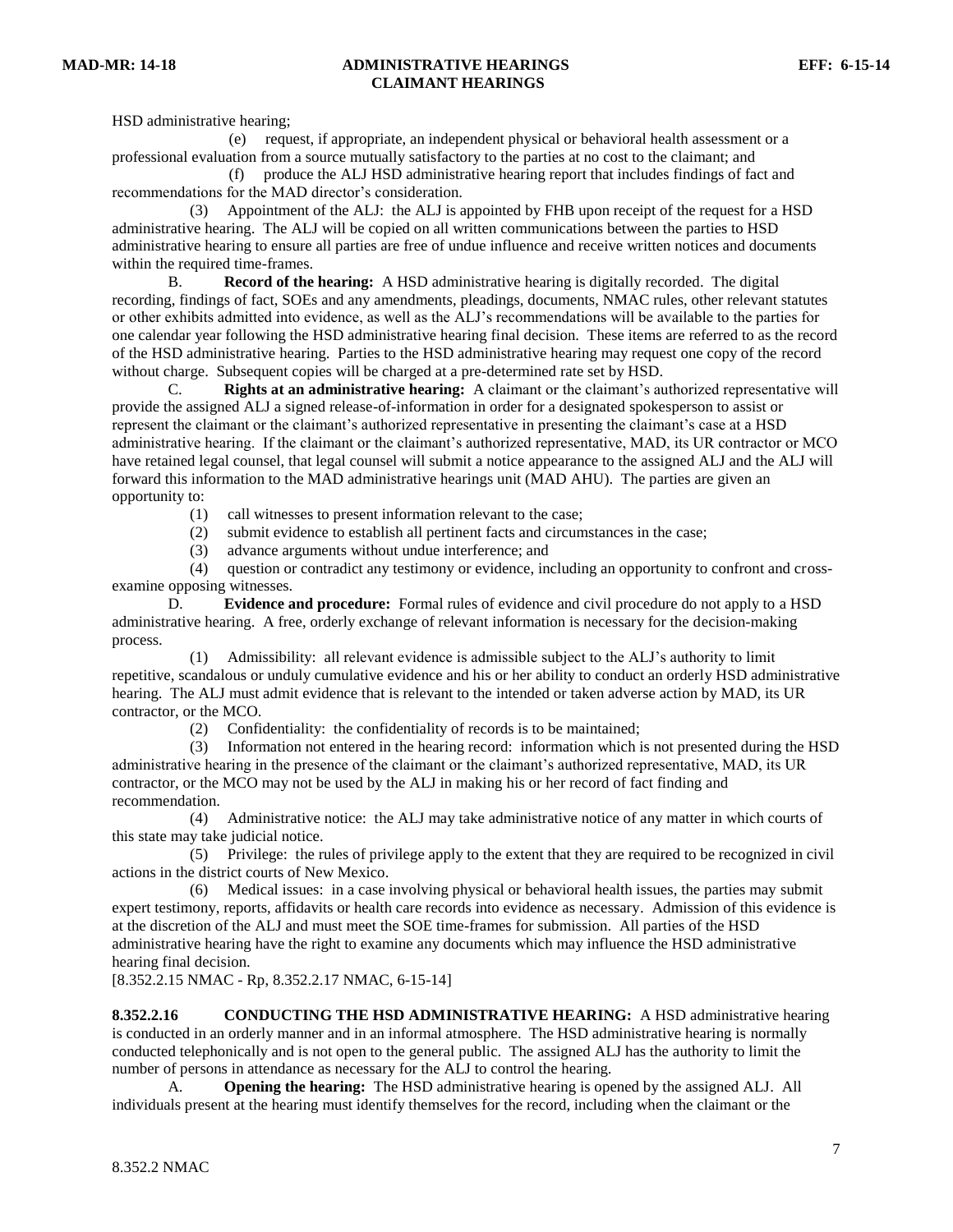claimant's authorized representative has other representation or legal counsel to assist him or her during the HSD administrative hearing. The ALJ shall explain his or her role in conducting the HSD administrative hearing that he or she will submit the record of the HSD administrative hearing to the MAD director and that the final decision of the HSD administrative hearing will be made by the MAD director or designee after review of the record of the HSD administrative hearing.

B. **Order of testimony:** The order of testimony is described, and the oath is administered to all who will testify at the HSD administrative hearing. Because the burden of proof is with MAD, it is at the claimant or the claimant's authorized representative's discretion to call witnesses or to present evidence. The order of testimony at the HSD administrative hearing is as follows:

 (1) opening statements of parties, authorized representatives, or designees, or if the claimant or the claimant's authorized representative through a signed statement has identified a designated spokesperson or legal counsel to assist him or her during the HSD administrative hearing process;

(2) presentation of MAD's case; if witnesses are called, the order of examination of each witness is:

(a) examination by MAD, its UR contractor, the MCO, or another MAD designee;

 (b) cross examination by the claimant, the claimant's authorized representative, designated spokesperson, or his or her legal counsel; and

(c) MAD's opportunity to redirect the witness;

 (3) presentation of the claimant's case is at the claimant or the claimant's authorized representative discretion, if witnesses are called, the order of examination of each witness is:

 (a) examination by claimant or the claimant's authorized representative, designated spokesperson or legal counsel;

(b) cross examination by MAD, its UR contractor, the MCO or another MAD designee; and

 (c) the claimant, claimant's authorized representative or designated spokesperson, or legal counsel's opportunity to redirect the witness;

 (4) presentation of rebuttal evidence by MAD, its UR contractor, the MCO or another designee and the claimant or the claimant's authorized representative, designated spokesperson or legal counsel respectively;

 (5) the ALJ may direct further questions to any of the parties to the HSD administrative hearing to clarify inconsistencies or obtain an adequate evidentiary record; and

(6) the ALJ may ask specific parties to summarize and present closing arguments.

C. **Points of law:** The ALJ may direct the parties who have legal counsel to submit memoranda on points of law to assist the ALJ develop the HSD administrative hearing record and recommendation letter. The ALJ may dictate the length and scope of these submissions.

D. **Written closing argument:** At the discretion of the ALJ, the parties may be directed to make closing arguments, or submit written memoranda on points of law.

E. **Continuance:** The ALJ may, at his or her discretion, continue the HSD administrative hearing upon the request of the parties to the HSD administrative hearing or the ALJ's own motion, to allow for the admission of additional testimony or evidence. The reasons for the continuance must be clearly stated for the record. Written notice of the date, time, and place of the continued HSD administrative hearing shall be sent to the parties if they are not set at the time of the approval of the continuance.

F. **Additional evidence:** If the ALJ requires additional evidence to further clarify documentary evidence presented during the HSD administrative hearing, he or she may close the HSD administrative hearing but keep the record open and direct the parties to submit such clarifying evidence. The assigned ALJ shall provide each party to the HSD administrative hearing with a copy of the direction for further evidence and the documentary evidence to be submitted. Any party may respond to the ALJ's direction, in writing, within 10 calendar days of its receipt of the ALJ's notice. The ALJ will provide the other parties to the HSD administrative hearing a copy of any such submissions and the additional evidence and responses, subject to the ALJ's discretion and appropriate objections by any of the parties to the HSD administrative hearing, shall become part of the HSD administrative hearing record.

G. **Re-opening a closed HSD administrative hearing:** The ALJ, at his or her discretion or subject to an order from a court of competent jurisdiction, may re-open a closed HSD administrative hearing when the evidentiary record fails to address an issue that is relevant to resolution of the HSD administrative hearing request. Written notice of the date, time and place of the re-opened HSD administrative hearing shall be sent by the ALJ to the parties not less than 10 calendar days before the re-opened HSD administrative hearing. Once the MAD director or designee has issued a HSD administrative final decision, the HSD administrative hearing cannot be re-opened absent an order from a court of competent jurisdiction. A claimant or the claimant's authorized representative may request a new HSD administrative hearing if additional material information becomes available that was not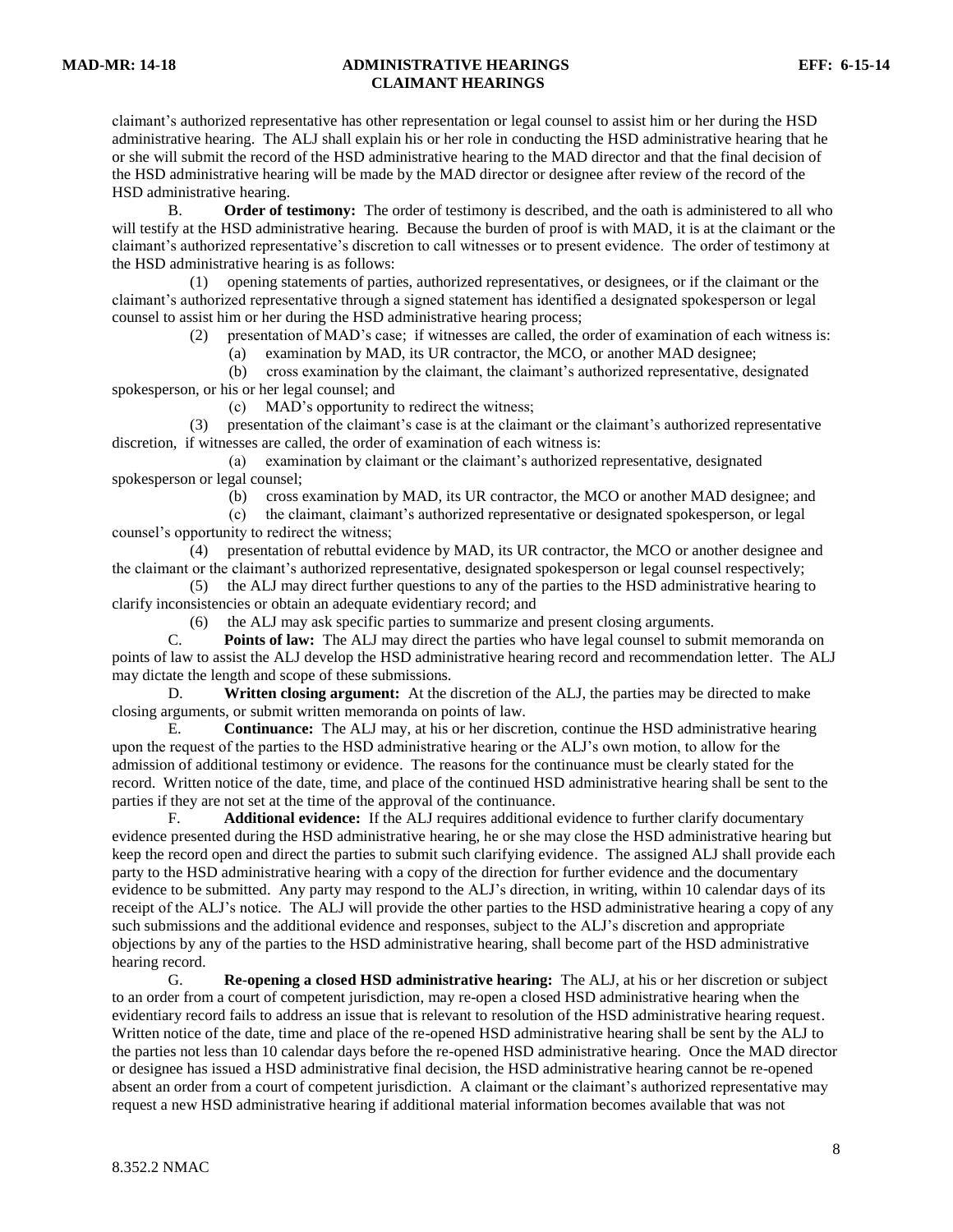available at the time of the first HSD administrative hearing. The previously assigned ALJ has the discretion to determine if the additional information would necessitate a new HSD administrative hearing. [8.352.2.16 NMAC - Rp, 8.352.2.18 NMAC, 6-15-14]

<span id="page-10-0"></span>**8.352.2.17 HSD ADMINISTRATIVE HEARING FINAL DECISION:** The final decision concerning the HSD administrative hearing is made by the MAD director or designee after the review of the HSD administrative hearing record and the ALJ's recommendation. If the ALJ had rendered a decision to dismiss a HSD administrative hearing request, that decision becomes the HSD administrative hearing final decision and the following process detailed in this section of the rule does not apply.

A. **Decision based on the record:** The ALJ's HSD administrative hearing recommendation must be based solely on the record of the HSD administrative hearing.

B. **ALJ recommendation:** The ALJ shall review the record of the HSD administrative hearing and submit a complete copy of the record to the MAD director.

 (1) Content of the ALJ recommendation: the ALJ shall specify the reasons for his or her conclusions, identifies the supporting evidence, references the pertinent federal and state statutes, regulations, and NMAC rules, and responds to the arguments of the parties within his or her written report.

(2) The ALJ recommends:

 (a) in favor of the claimant if MAD, its UR contractor or the MCO's intended or taken adverse action is not supported by a preponderance of the evidence submitted during the HSD administrative hearing. The ALJ will provide specific recommendations to each appealed adverse action;<br>(b) in favor of MAD, if the preponderance of evidence s

in favor of MAD, if the preponderance of evidence submitted during the HSD administrative hearing supports the intended or taken of adverse action or actions; or

 (c) any other result supported by the record of the HSD administrative hearing which may be a combination of recommendations for and against the claimant or MAD. If the HSD administrative hearing covered a number of services or components of a service, the ALJ will provide specific recommendations to each intended or taken adverse action.

C. **Review of the record:** The record of the HSD administrative hearing and the report and recommendation of the ALJ is reviewed by the MAD director or designee to ensure conformity with applicable federal and state statutes, regulations, and rules.

D. **Final decision:** The ALJ's recommendation may be adopted or rejected in a final written decision by the MAD director or designee on issues that were the subject of the HSD administrative hearing. The MAD director's final decision letter shall specify the reasons for his or her decision and identify the regulatory authority and those portions of the record, applicable federal and state law, rules and policies or any combination of these that support the final decision. No person who participated during the HSD administrative hearing process may participate in arriving at a HSD administrative hearing final decision.

E. **Notice to parties:** MAD shall promptly provide all parties with a copy of the HSD administrative hearing final written decision. When the claimant is represented by legal counsel or an authorized representative, each must receive a copy of the final decision. The HSD administrative hearing final decision letter shall include an explanation that the parties have exhausted all HSD administrative remedies and a claimant or the claimant's authorized representative may pursue judicial review of this decision. [8.352.2.17 NMAC - Rp, 8.352.2.19 NMAC, 6-15-14]

# <span id="page-10-1"></span>**8.352.2.18 CONTINUATION OF BENEFITS PURSUANT TO A TIMELY APPEAL AND A HSD**

**ADMINISTRATIVE HEARING PROCEEDING:** A continuation of an existing benefit is provided to a claimant who is not a member of a MCO when the claimant requests a continuation of the benefit through MAD or its UR contractor as directed on the claimant's notice of action within 10 calendar days of the mailing of the MAD or its UR contractor's notice of action. A continuation of the benefit is provided to a member who requests a continuation of the benefit through his or her MCO within 10 calendar days of the mailing of the MCO's notice of action. The MAD, its UR contractor or the MCO's notice of action will include information on the rights to the continued benefit and on the claimant or member's responsibility for repayment if the MCO final appeal decision and, as applicable, the HSD administrative hearing decision is not in his or her favor. The continuation of a benefit is only available to a member or claimant that is currently receiving the appealed benefit. The continuation of the benefit will be the same as the member or claimant's current allocation, budget or LOC. [8.352.2.18 NMAC - Rp, 8.352.2.20 NMAC, 6-15-14]

## <span id="page-10-2"></span>**8.352.2.19 IMPLEMENTATION OF THE HSD ADMINISTRATIVE FINAL DECISION:** The HSD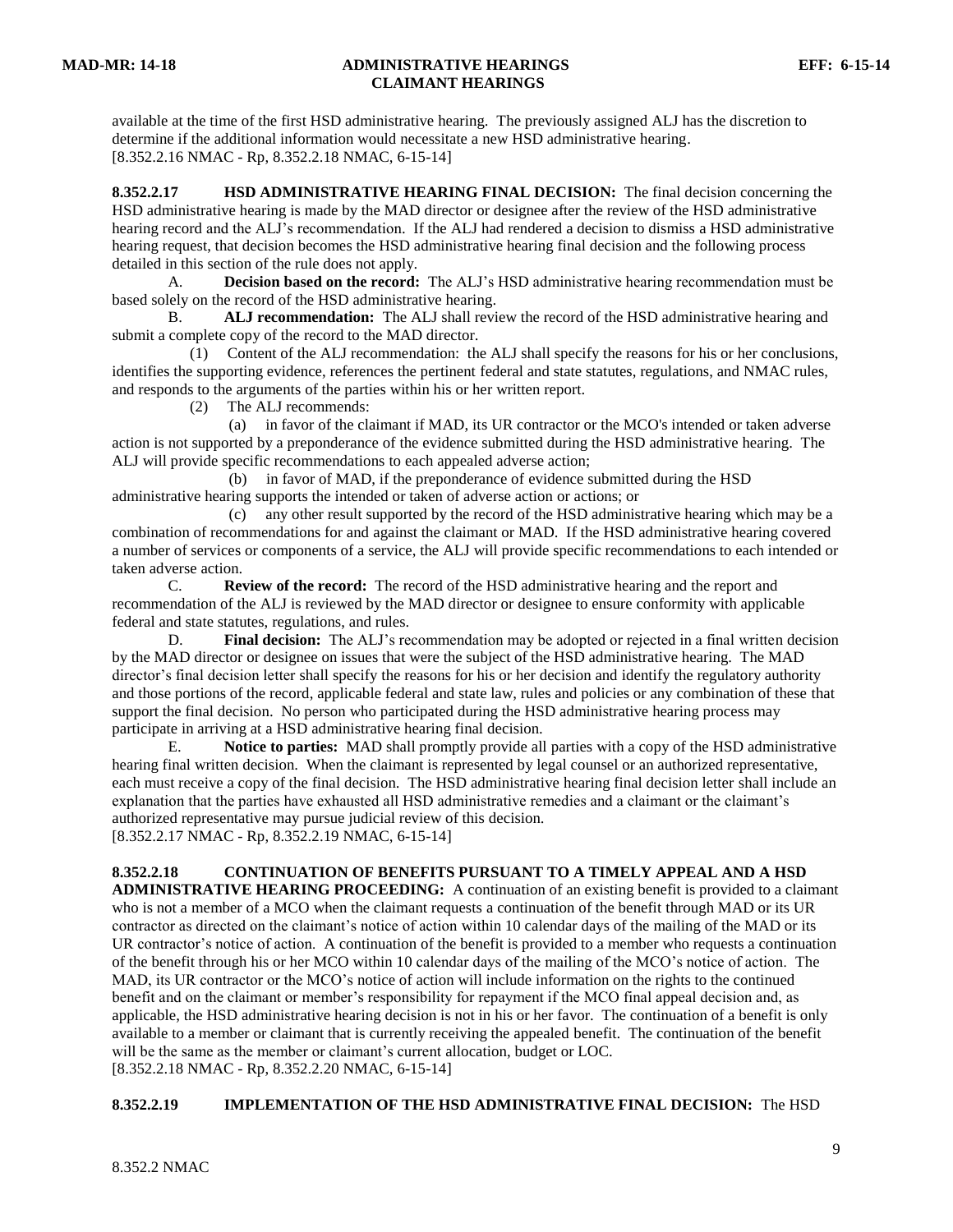administrative hearing final decision is binding on all issues that have been the subject of the HSD administrative hearing as to the claimant unless stayed by either a court order or by the MAD director or designee. MAD is responsible for ensuring that the HSD administrative hearing final decision is fulfilled.<br>A. If the claimant is a member and he or she received a benefit under his

If the claimant is a member and he or she received a benefit under his or her approved continuation of the benefit and the decision is favorable to the MCO, the claimant's MCO will take action to file a repayment claim to the claimant or the claimant's authorized representative for the services received during the MCO appeal and the HSD administrative hearing process up to the date of the HSD administrative hearing final decision. The claimant is responsible for repayment to his or her MCO the amount of paid claims for the continuation of the benefit beginning on the first date of service of the claimant's approved continuation of the benefit up to and including the date of the HSD administrative hearing final decision. The claimant's MCO is charged with the collection of this amount. The repayment amount must be used by the claimant's MCO to benefit its members.

B. If the claimant is not enrolled in a MCO and the HSD administrative hearing final decision is favorable to MAD or its UR contractor, MAD will take action to file a repayment claim to the claimant or the claimant's authorized representative for the services received during the HSD administrative hearing process up to the date of the HSD administrative hearing final decision.

C. When the HSD administrative hearing final decision is favorable to the claimant, MAD, its UR contractor or MCO will authorize the benefit and coverage set forth in the HSD administrative hearing final decision.

D. A request for a HSD administrative hearing concerning the MAD or MCO repayment claim is limited to alleging errors in how the repayment amount was determined. The HSD final administrative hearing decision serves as the claimant's notice of action from either the MCO or MAD to start collection proceedings. [8.352.2.19 NMAC - Rp, 8.352.2.21 NMAC, 6-15-14]

<span id="page-11-0"></span>**8.352.2.20 JUDICIAL APPEAL:** If the HSD administrative hearing final decision upholds MAD, its UR contractor or the MCO's intended or taken adverse action, the claimant or the claimant's authorized representative has the right to pursue judicial review of the HSD administrative hearing final decision and is notified of that right in the HSD administrative final decision letter. Judicial appeals for the HSD administrative hearing final decision are governed by New Mexico statutes and court rules. While the following subsections highlight applicable procedures, they should not be considered a substitute for examining the statutes and rules themselves.

A. **Jurisdiction:** Administrative appeals for a claimant are governed by the Section 39-3-1.1 NMSA 1978 and by Rule 1-074, Rules of Civil Procedures for the District Courts.

B. **Timeliness:** Unless otherwise provided by law, a claimant or the claimant's authorized representative must appeal the HSD administrative hearing final decision within 30 calendar days of the date of the HSD administrative hearing final decision by filing a notice of appeal with the clerk of the appropriate New Mexico district court.

C. **Jurisdiction and standard of review:** All judicial appeals are based on the record made at the HSD administrative hearing, and in accordance with state statute and court rules. HSD files a copy of the HSD administrative hearing record with the court clerk and furnishes one copy to the claimant or the claimant's authorized representative and if applicable, his or her legal counsel within 30 calendar days after receipt of the notice of appeal. The court may set aside the HSD administrative hearing final decision if it finds the decision is:

- (1) arbitrary, capricious, or an abuse of discretion;
- (2) is not supported by substantial evidence in the record as a whole; or
- (3) is otherwise not in accordance with the applicable law, statutes or rules.

D. **Benefits pending state district court appeal:** The filing of a notice of appeal shall not stay the enforcement of the HSD administrative hearing final decision. The claimant or the claimant's authorized representative may seek a stay upon a motion to the court or the claimant may request the MAD director or designee to stay the HSD administrative hearing final decision while the adverse action is on appeal in a New Mexico district court. If the court orders a stay, MAD, it UR contractor or the MCO will maintain the benefit at issue in accordance with the state district court's order. If the New Mexico district court's final decision is in favor of MAD, its UR contractor or the MCO and the claimant continued utilizing his or her benefit during the district court appeal process, see 8.352.2.19 NMAC for the repayment process. [8.352.2.20 NMAC - Rp, 8.352.2.22 NMAC, 6-15-14]

# **HISTORY OF 8.352.2 NMAC:**

**Pre-NMAC History:** The material in this part was derived from that previously filed with the State Records